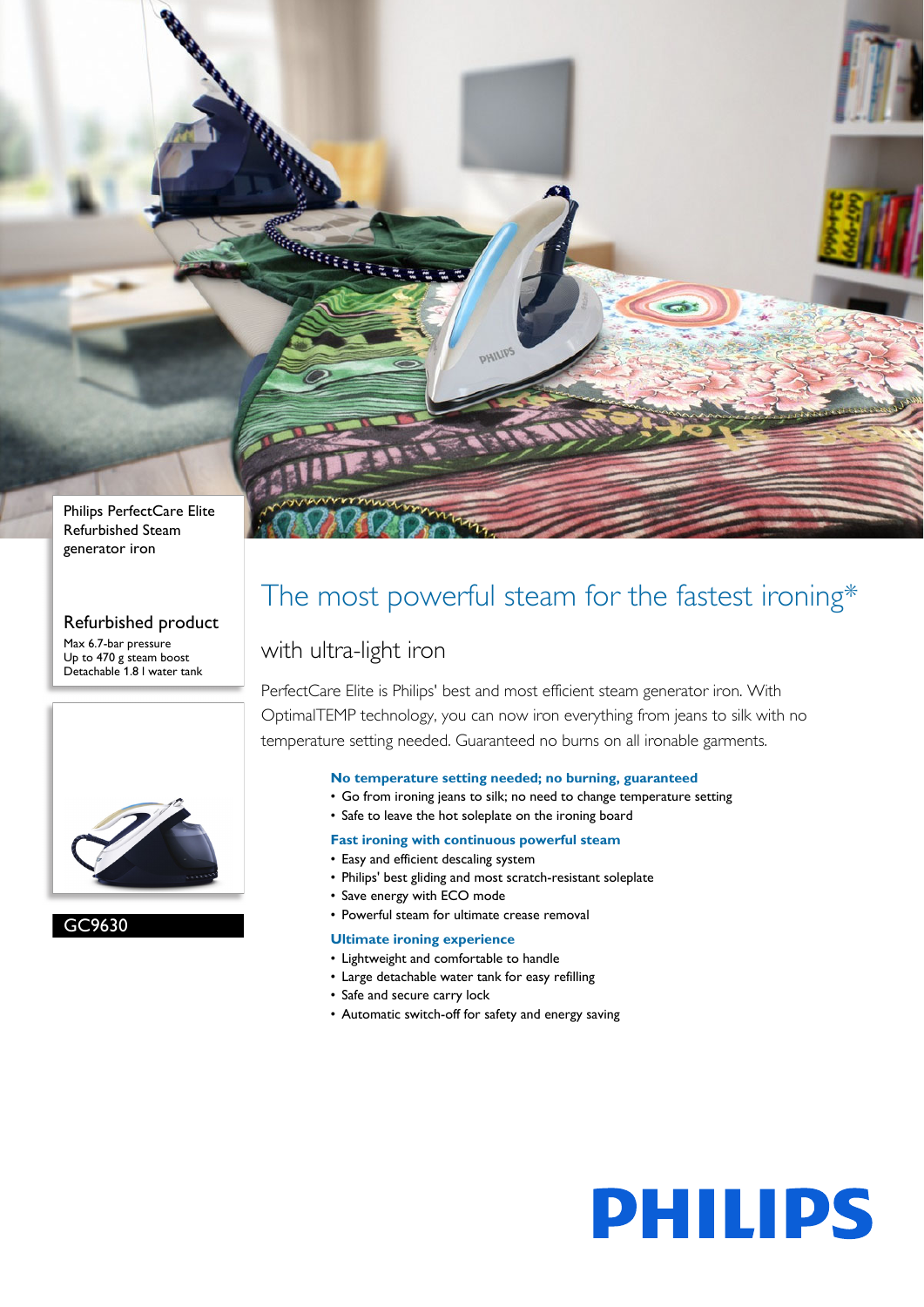# **Highlights**

#### **OptimalTEMP technology**



With OptimalTEMP technology you'll no longer have to waste time changing temperature settings, waiting for the temperature to adjust or pre-sorting clothes. Iron all fabrics, from jeans to silk, with no burning guaranteed thanks to the perfect combination of temperature and continuous powerful steam.

#### **Safe rest**



Innovative OptimalTEMP technology guarantees no burning on any ironable fabric. As well as the reassurance this provides whilst ironing, it also means you can leave the hot iron soleplate directly on your cotton ironing board without causing any damage. This helps to reduce any discomfort to your wrists, as you won't need to lift the iron to and from its base as often.

**Easy De-Calc Plus**



Regular descaling protects your iron and ensures you'll continue to get the very best steam performance. The exclusively designed and ideally positioned Easy De-Calc Plus function provides the ideal way to get rid of limescale and extend the lifespan of your steam generator iron. The iron will remind you with both light and sound when it's time to clean and descale. Then when your appliance is cold, simply remove the Easy De-Calc knob, collect the dirty water and scale into a cup and discard.

#### **T-ionicGlide soleplate**



The T-ionic Glide is Philips' most premium soleplate, promising superior gliding for faster, effortless ironing. It has a stainless steel base which is harder and more durable than aluminium, with an integrated titanium oxide layer for advanced scratch resistance. Plus the carefully designed shape and vents provide

even better steam distribution for faster crease removal.

#### **Energy saving**



ECO mode allows you to save energy without compromising your ironing results. The ECO mode uses a reduced amount of steam, but still a sufficient amount to iron all your garments.

#### **Ultra-powerful steam**



An ultra-fast ironing experience can be yours with revolutionary technology. The powerful and continuous steam tackles even tough creases, and thicker fabrics are smoothed out with ease and speed. Plus there's an extra steam boost if needed, perfect for vertical steaming or stubborn creases.